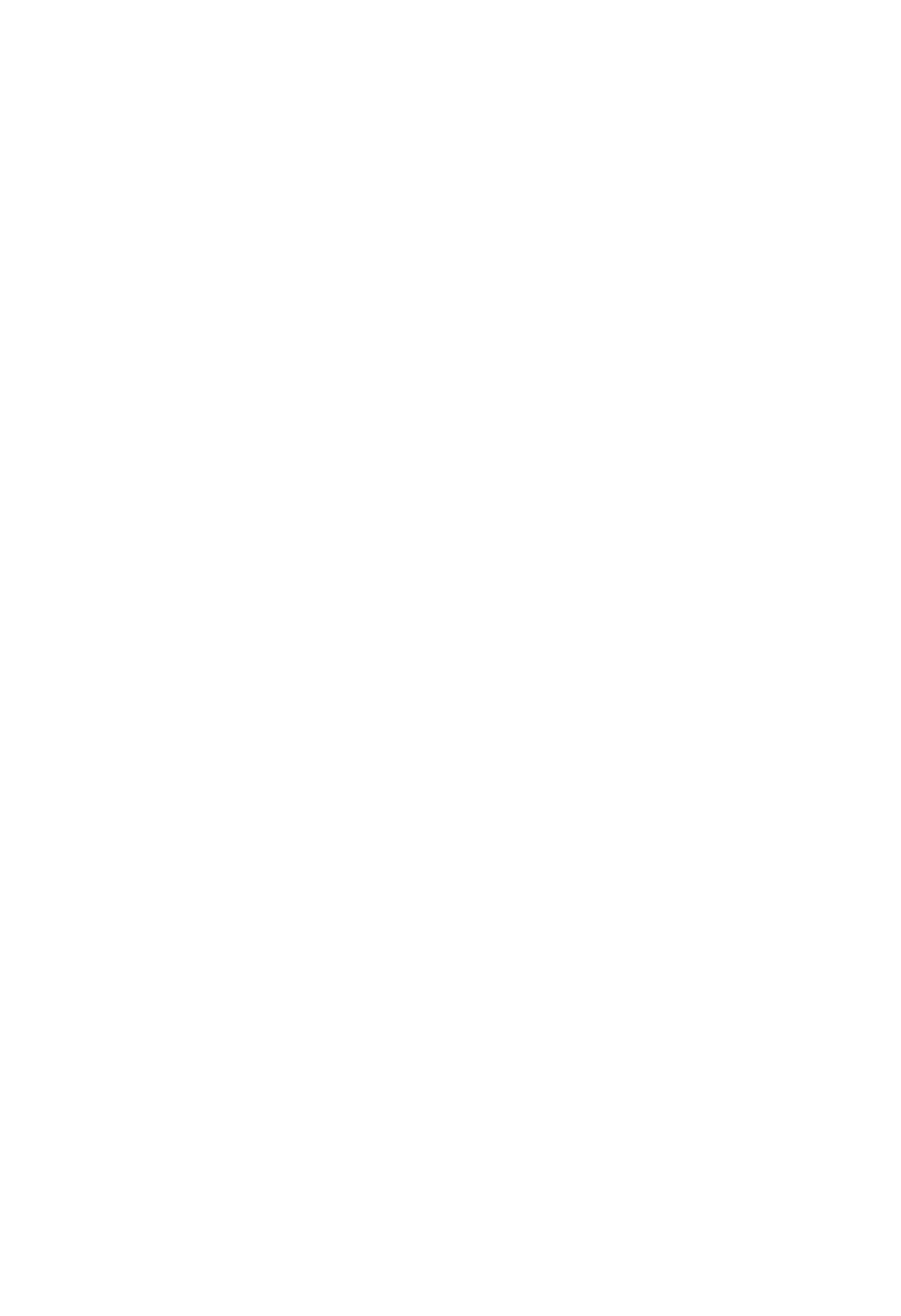## **Table of Contents**

Read this booklet for practical tips to make sure you are taking all your medicines the right way. Hear how other older adults practice medicine safety. Share this booklet with your family and friends. Pull it out now and again to remind yourself about medicine safety.

| <b>Neighbors Gail and Alice</b>          |
|------------------------------------------|
|                                          |
| Hints to get the best results            |
| Questions to ask about your medicines 11 |
|                                          |
|                                          |
|                                          |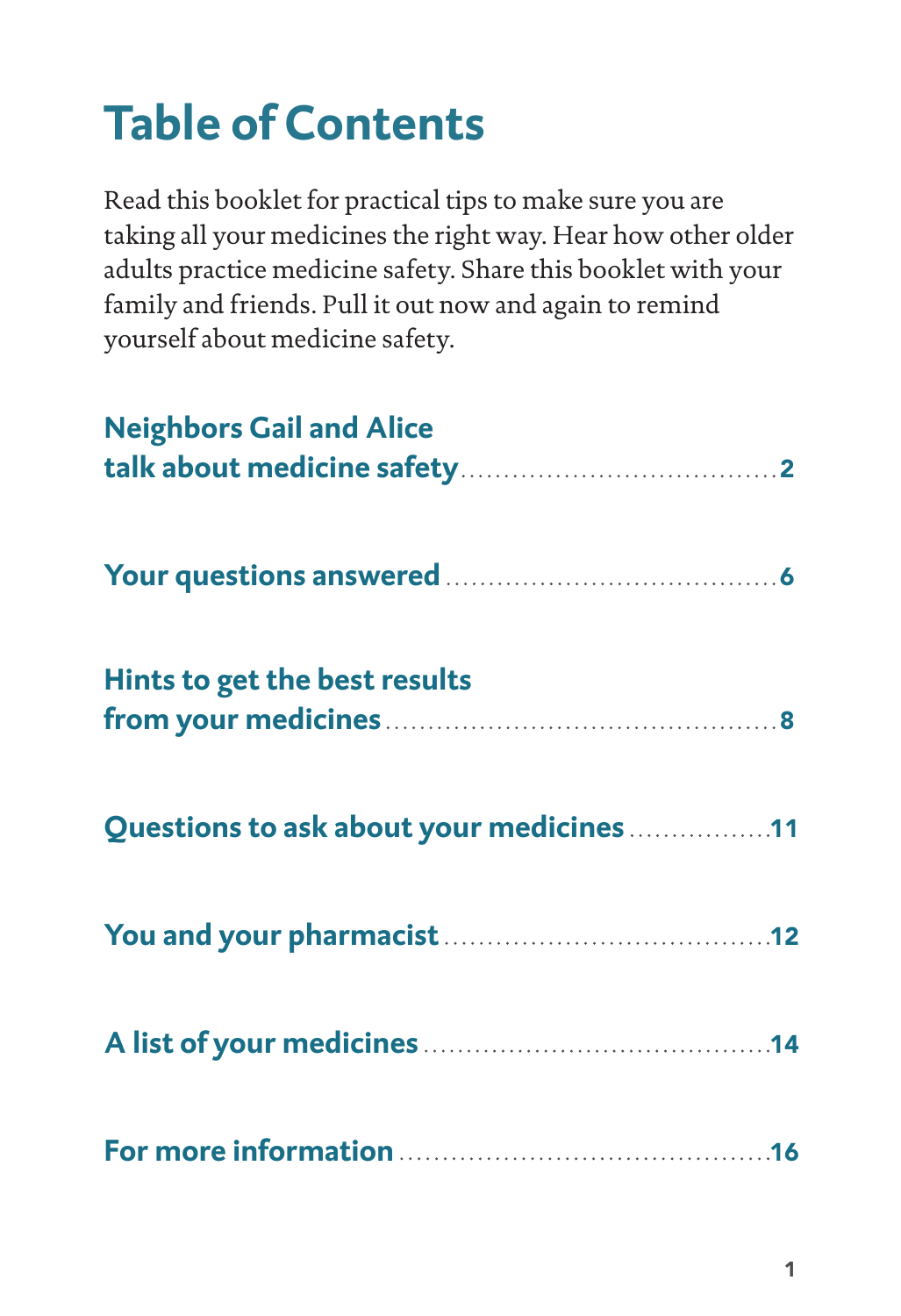## **Neighbors Gail and Alice talk about medicine safety**

**Alice:** I'm glad to see you up and around, Gail. Your heart attack gave us all a scare.

**Gail:** Me too, Alice. After I got out of the hospital, it was hard to keep track of all my medicines. Can you believe it? I take eight different pills every day! Some with breakfast, some at dinner, two at bedtime.

**Alice:** How do you keep track of all those pills?

**Gail:** First off—I learned about my medicines. I talked to

my doctor—asked a lot of questions. I wanted to know what I was taking and why. Then I wrote down all the drug names, when I should take them, and how much I need to take.

I keep one list taped to my kitchen cabinet and another in my purse. My medicine list comes in handy when I see the doctor and I want to ask about a certain pill.

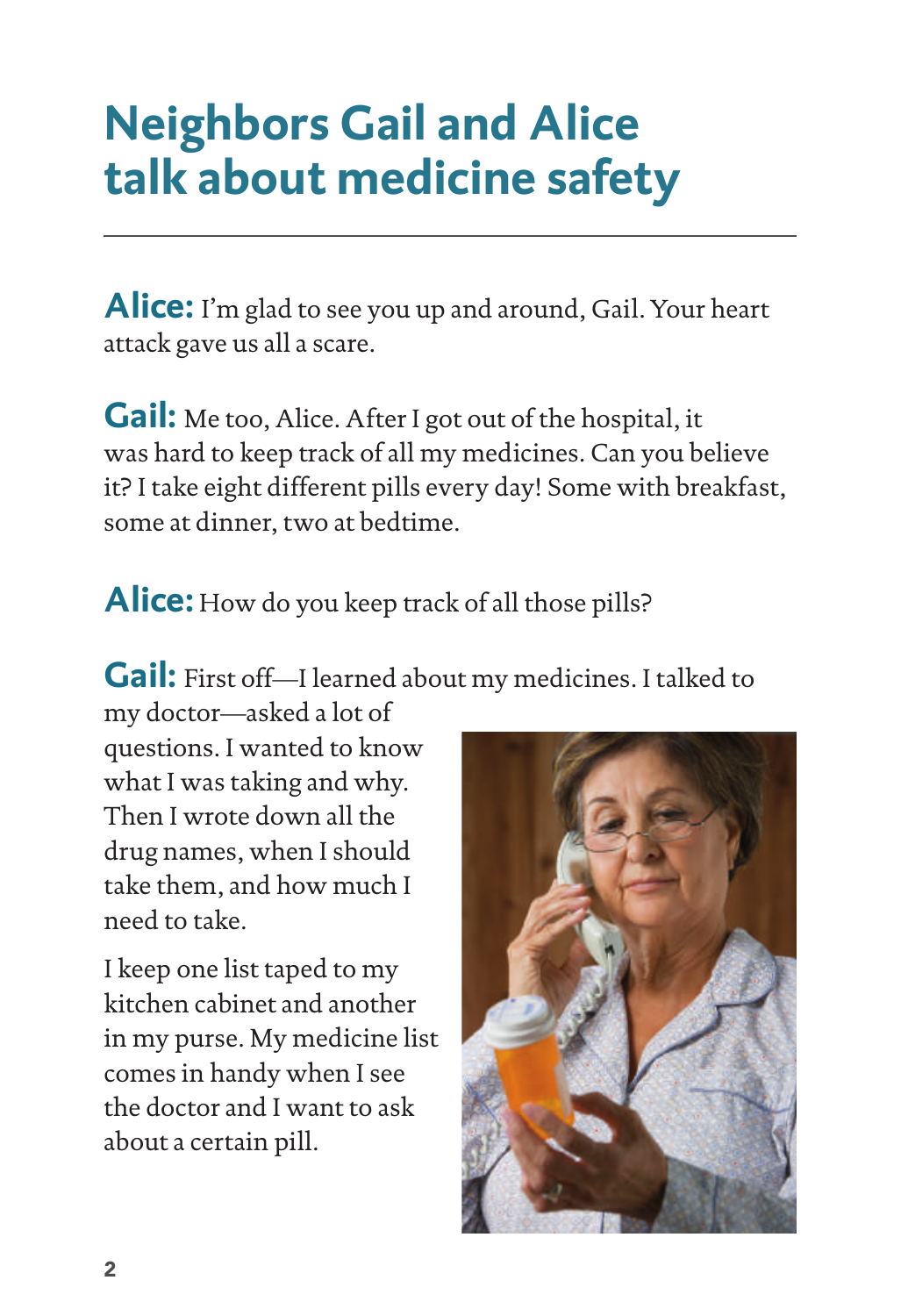**Alice:** What a good idea. James and I need to make a list too!

**Gail:** I have another tip. Buy a plastic pillbox. My husband helps me fill a week's worth of pills at a time. I also leave notes on the fridge and by our bed that say, "Take your pills today!"

**Alice:** I'm going to try your medicine tips. I bet they will work for us. Gail, you sure aren't taking any chances with your health.

**Gail:** Well—I take my pills just like the doctor says that way I feel in charge of my good health.

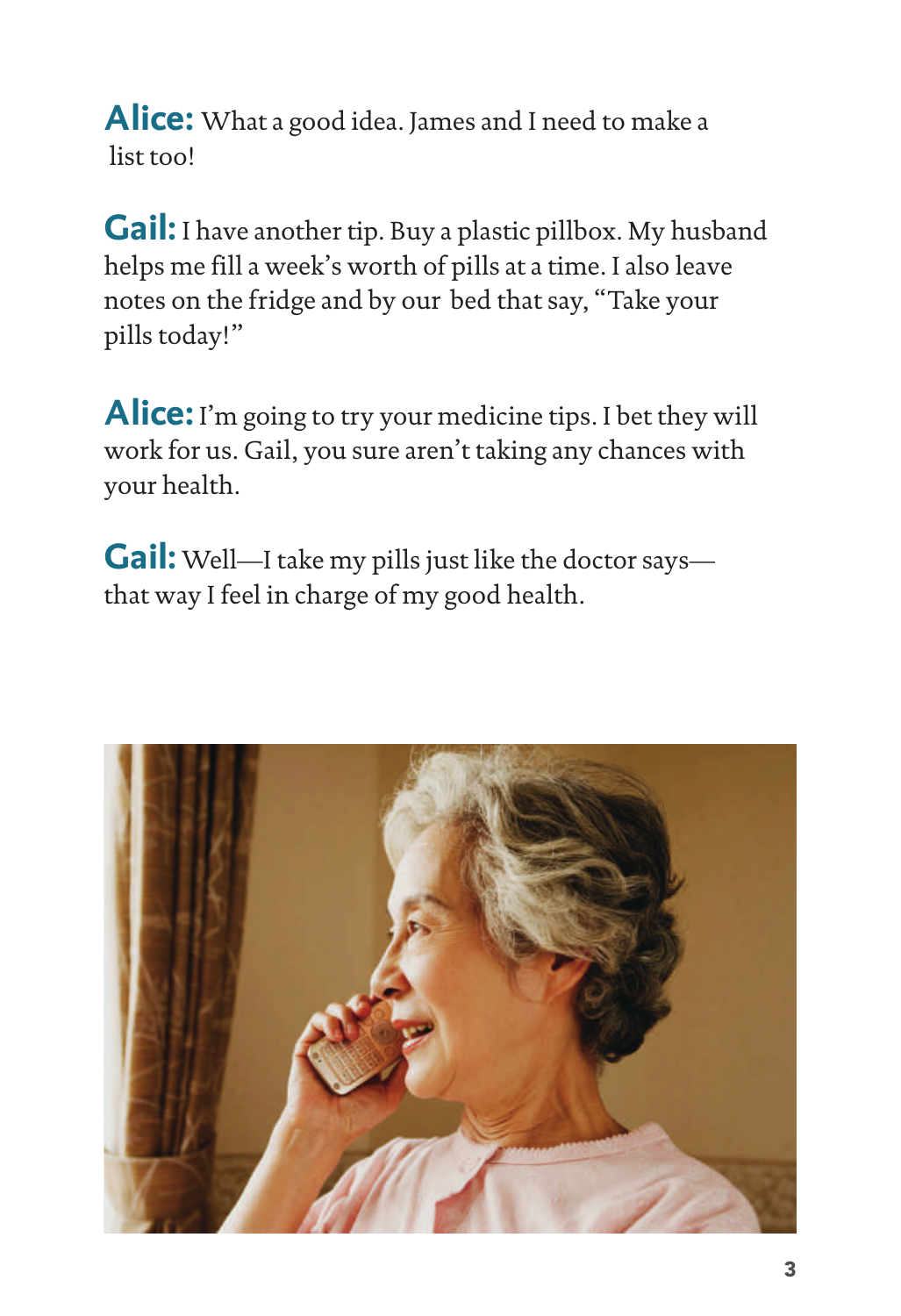### **Follow Gail's tips to stay on track with your medicines**

- Keep a list of all your medicines in a safe place.
- Bring your list when you talk to your doctor or pharmacist.
- Use a pillbox.
- Put notes around the house to remind you to take your medicines each day.
- Talk to your doctor about all the medicines, remedies, and vitamins you use. Include any medicines you buy without a prescription. These are called OTC (over-the-counter) medicines. OTC drugs include things like cough syrup for a cold and antacid for an upset stomach.

### **Write down:**

- the drug name, the doctor who prescribed it, and how much you take
- the name and amount of each remedy, vitamin, and OTC drug you take
- the time of day you take each medicine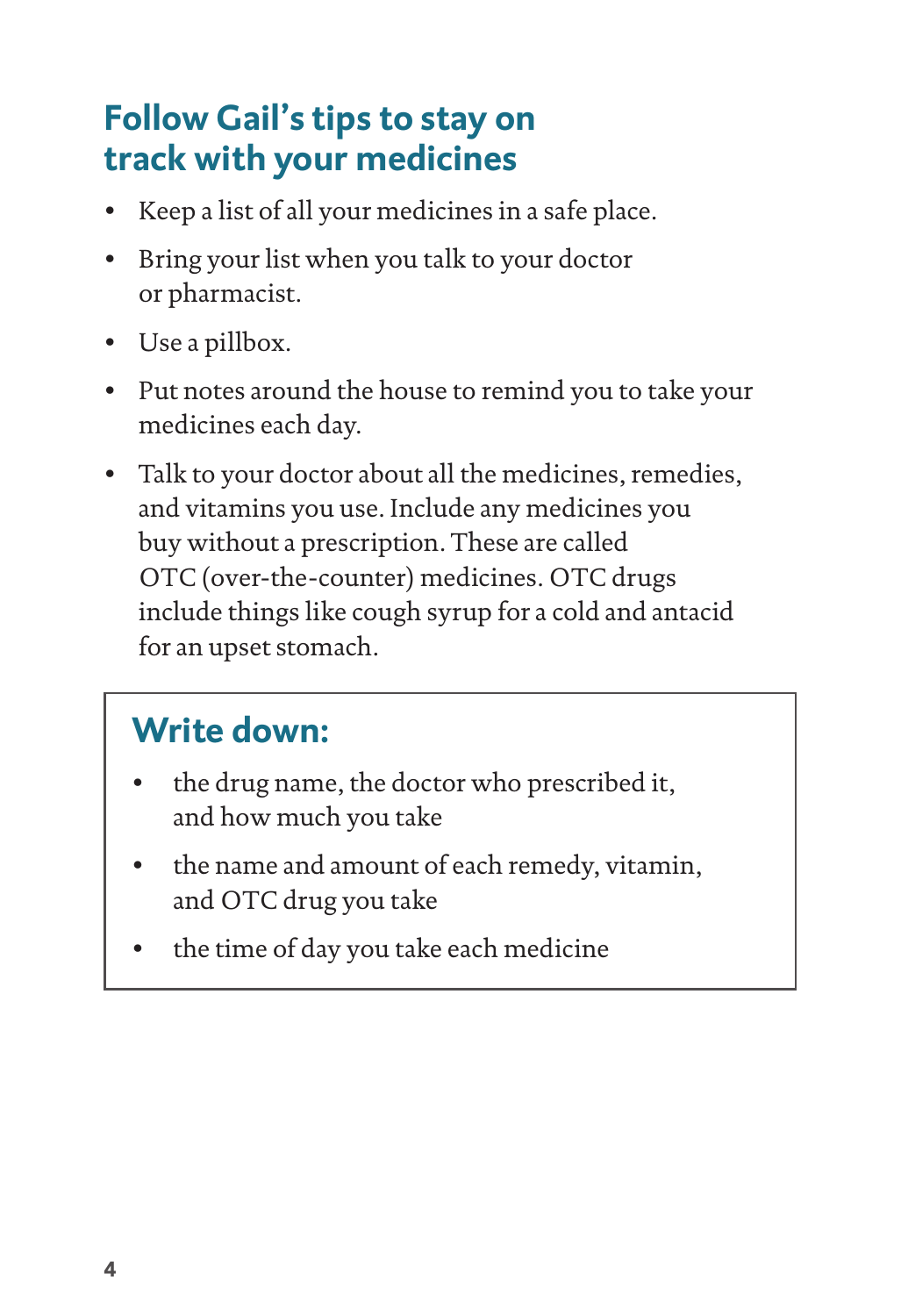## **Older adults use more medicines than people in other age groups**

You may be surprised to learn that people like Gail and Alice who are over 65 years old tend to take more medicines than any other age group. Because older adults may have a number of diseases or health problems at the same time, it is common for them to take many different kinds of drugs.

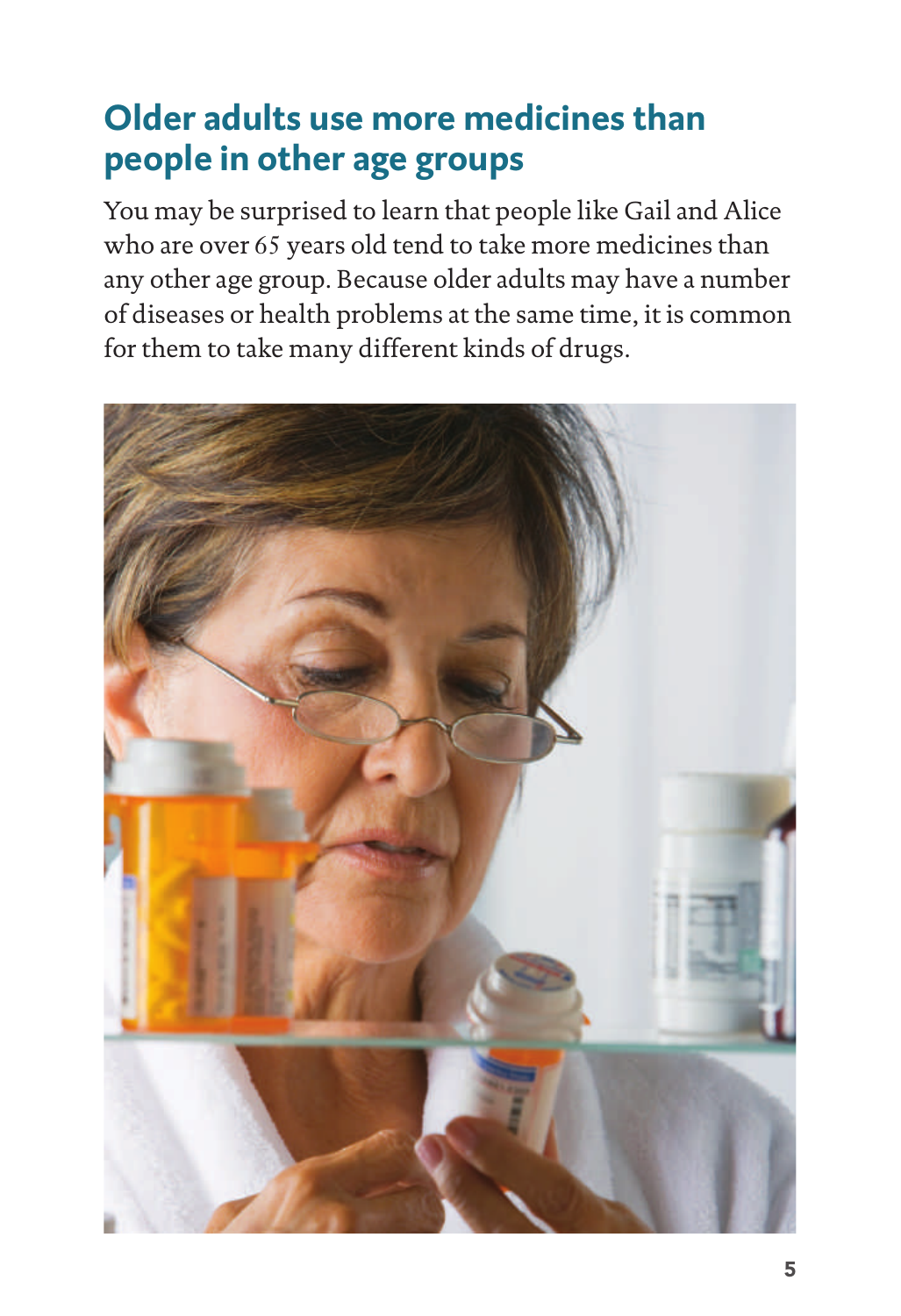## **Your questions answered**

Q. **I've been taking the same prescription medicine for years. Even though I'm careful to take the same amount as always, the medicine is not working like it did in the past. What is happening?**

A. As you age, normal changes happen in the body. You lose water and muscle tone. Also, your kidneys and liver may not pass the drugs through your system as quickly as when you were younger. This means that many medicines act differently in older people. Medicine may take longer to leave your system.

Talk to your doctor if you think your medicine is not working as it should.

#### Q. **Why should I talk to my doctor about the remedies, vitamins, and OTC (over-the-counter) medicines I take, along with my regular prescriptions?**

A. It is very important to tell your doctor about all the medicines you take. Taking some OTC medicines with your prescription drugs can be dangerous. For example, you should not take aspirin if you are on Coumadin (warfarin) for heart problems.

Some OTC drugs can lead to serious problems if used too often or with certain other drugs. Combining drugs without talking to your doctor could make you sick.

Alcohol, tobacco, and other drugs can affect how well your prescription medicines work. Be honest with your doctor about how much alcohol, tobacco, and other drugs you use.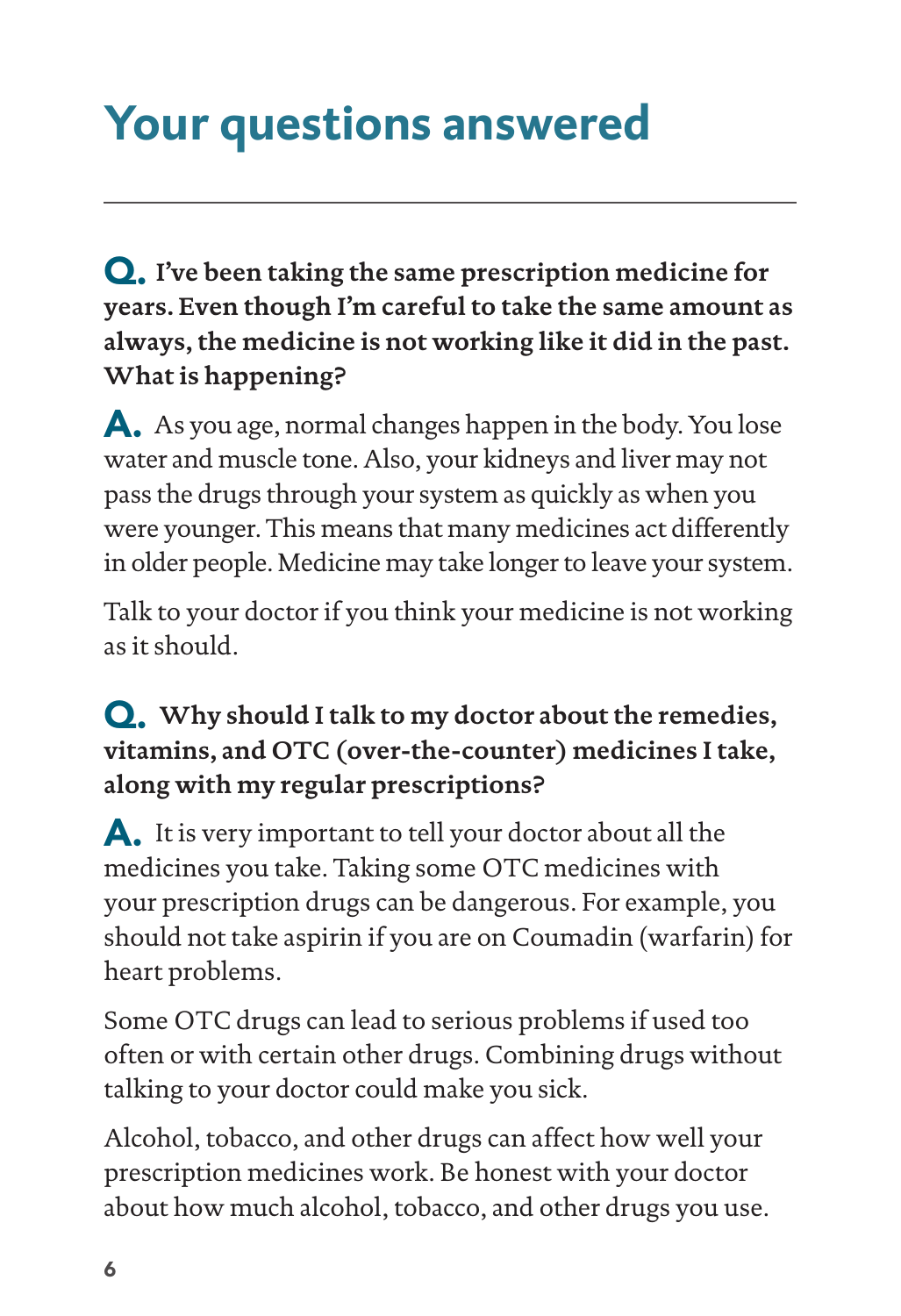Tell your doctor about new medicines you're taking each time you visit. That goes for dentists, nurses, and physical therapists, too.

#### Q. **I'm getting sick to my stomach a lot since I started my new pills. Some days I feel so sick I think about not taking the medicine. What should I do?**

A. Talk to your doctor about any side effects before you stop taking any medicines. Your doctor may have tips that can help, such as eating a light snack with your pills. You may want to talk to your doctor about switching to a new medicine.

#### Q. **What does it mean to take medicines on an empty stomach?**

A. Taking medicines on an empty stomach means that you should take your pills 2 hours before you eat or 2 hours after you eat.

Two examples:

#### Eat first and take the pills **2** hours later.

If you eat breakfast at 8:00 in the morning, wait for 2 hours or until 10:00 in the morning before you take your pills.

#### Take the pills first and eat **2** hours later.

If you take your pills at 8:00 in the morning, wait until 10:00 in the morning to eat.

In both cases, your stomach will be empty enough for the pills to work.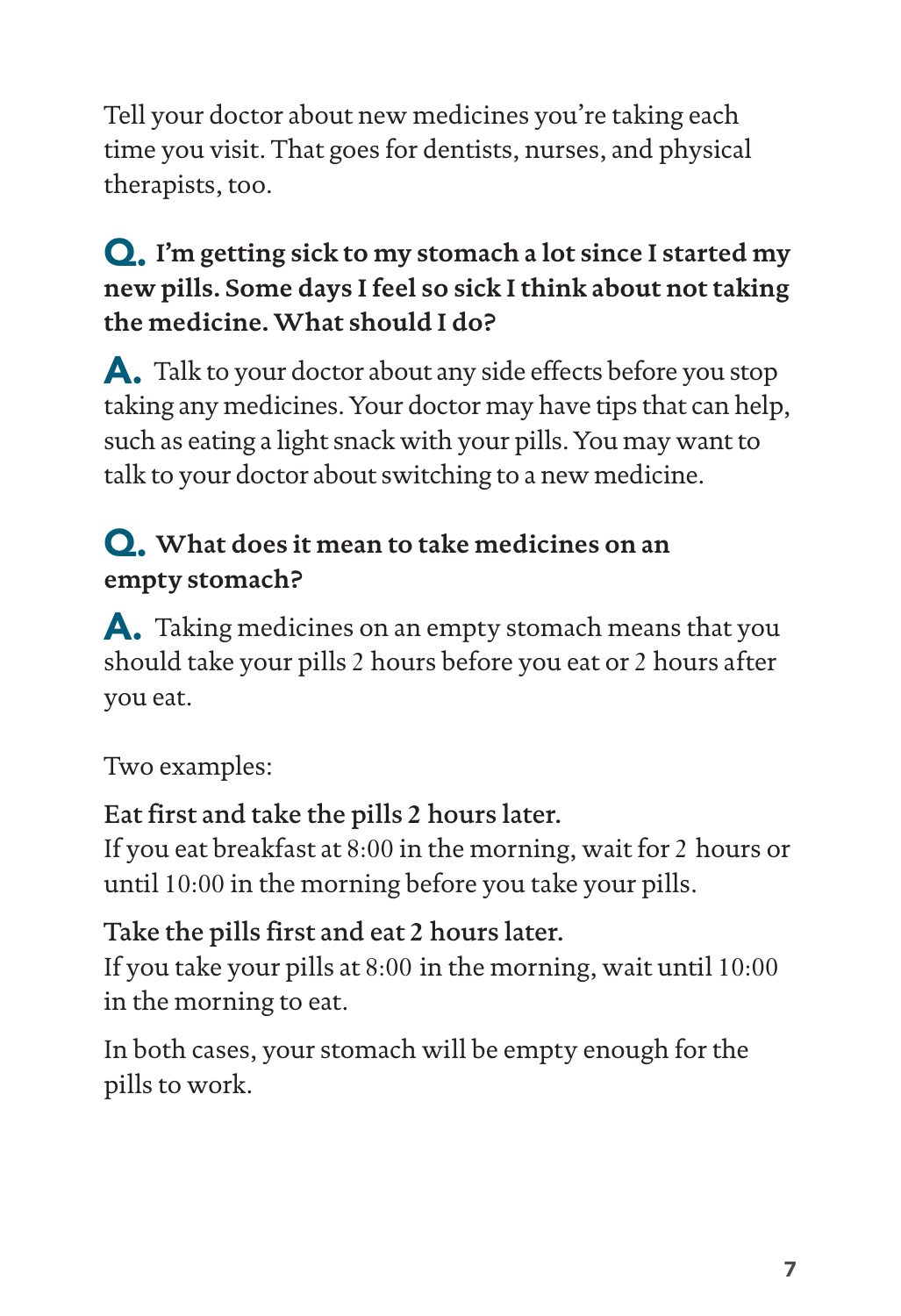## **Hints to get the best results from your medicines**

Use this list to check off the tips you will try. Keep the list handy so you can read it each time you get a new medicine.

### **Keep a list**

- $\Box$  I will write down the names of my prescription drugs and any vitamins, remedies, or OTC drugs I am taking.
- $\Box$  I will keep a list of the doctors who prescribed my medicines and the amount I take.
- $\Box$  I will add any new medicines to my list.

## **Check labels**

- $\Box$  I will check the label on my medicine before I start a new medicine. I will make sure it has my name on it and that I understand the instructions.
- $\Box$  I will call the doctor or pharmacist if I have questions about how to take the medicine.

### **Take the medicine the right way**

- $\Box$  I will take the medicine in the exact amount (never more or less) listed on the label.
- $\Box$  I will take the medicine at the times the doctor told me to take it.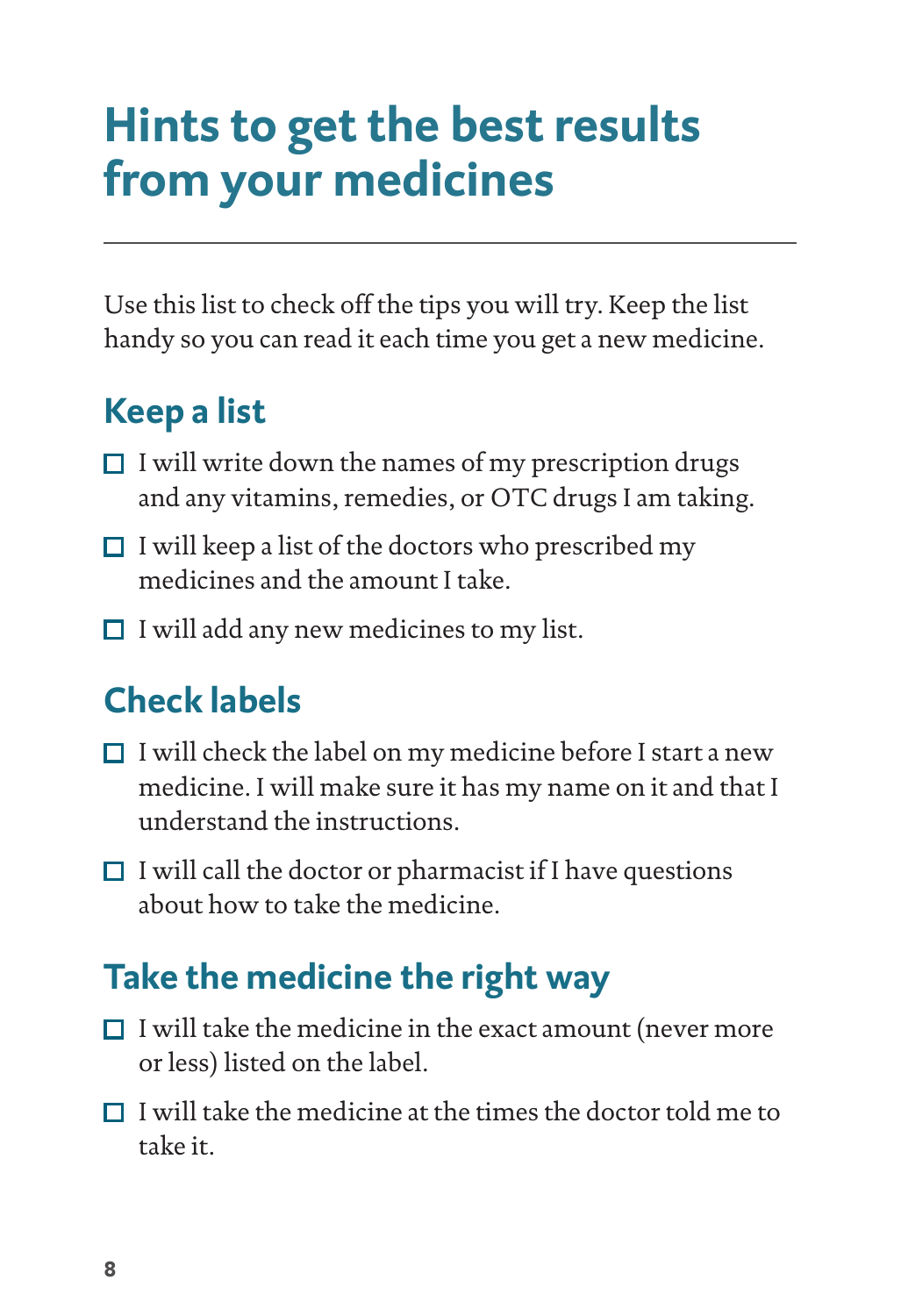- $\Box$  I will not stop taking my prescription drug unless my doctor says it is okay—even if I am feeling better.
- $\Box$  I will not break or crush my pills unless my doctor or pharmacist says it is okay.
- $\Box$  If I can't afford my medicine, I will talk with my doctor. There may be help.

### **Learn about side effects**

- $\Box$  I will talk to my doctor or pharmacist if I have questions about the written information that comes with my prescription.
- $\Box$  I will call my doctor right away if I am having side effects. My doctor may be able to suggest another medicine or offer hints to lower the side effects.

## **Play it safe**

- $\Box$  I will not give friends or family members medicine meant  $for me$
- $\Box$  I will not take medicine prescribed for others.
- $\Box$  I will not drink any beer, wine, or hard liquor while I am taking a medicine unless my doctor says it is okay.
- $\Box$  I will not take any medicine that is too old (expired date on the label).
- $\Box$  I will tell my doctor and pharmacist if I have any medication allergies.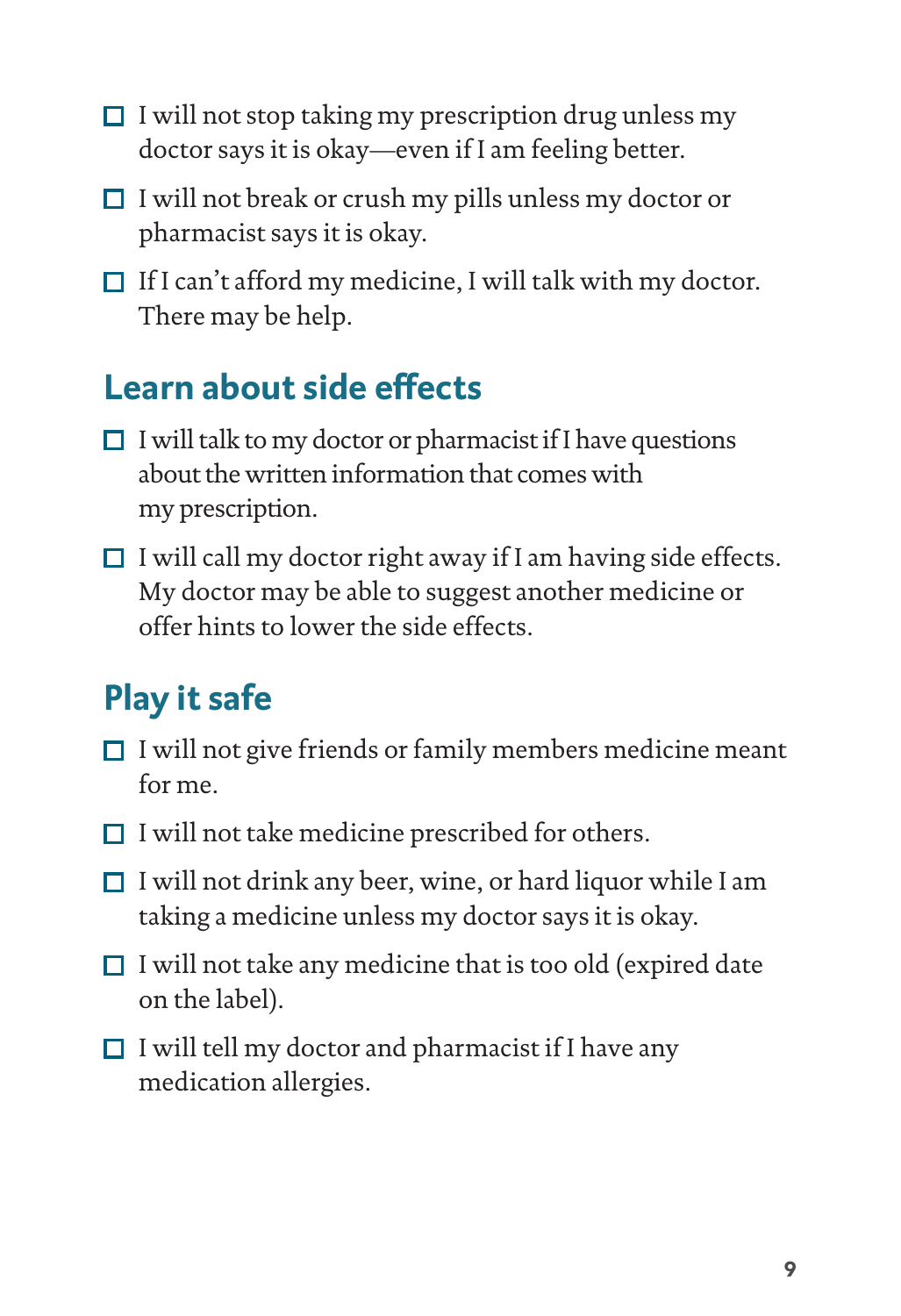### **Talk to your doctor and pharmacist get the facts about your medicine**



"I talk to my doctor each time she prescribes a new medicine. I take in my list of questions and go point by point. I also find my pharmacist helpful in answering my questions. I'm not one to take medicine without knowing the facts."

 Anyone can become addicted to prescription pain medicines. Never take more medicine than the doctor prescribes. Read more about opioids and prescription pain medicines in Pain: You Can Get Help. Contact the National Institute on Aging to get this brochure.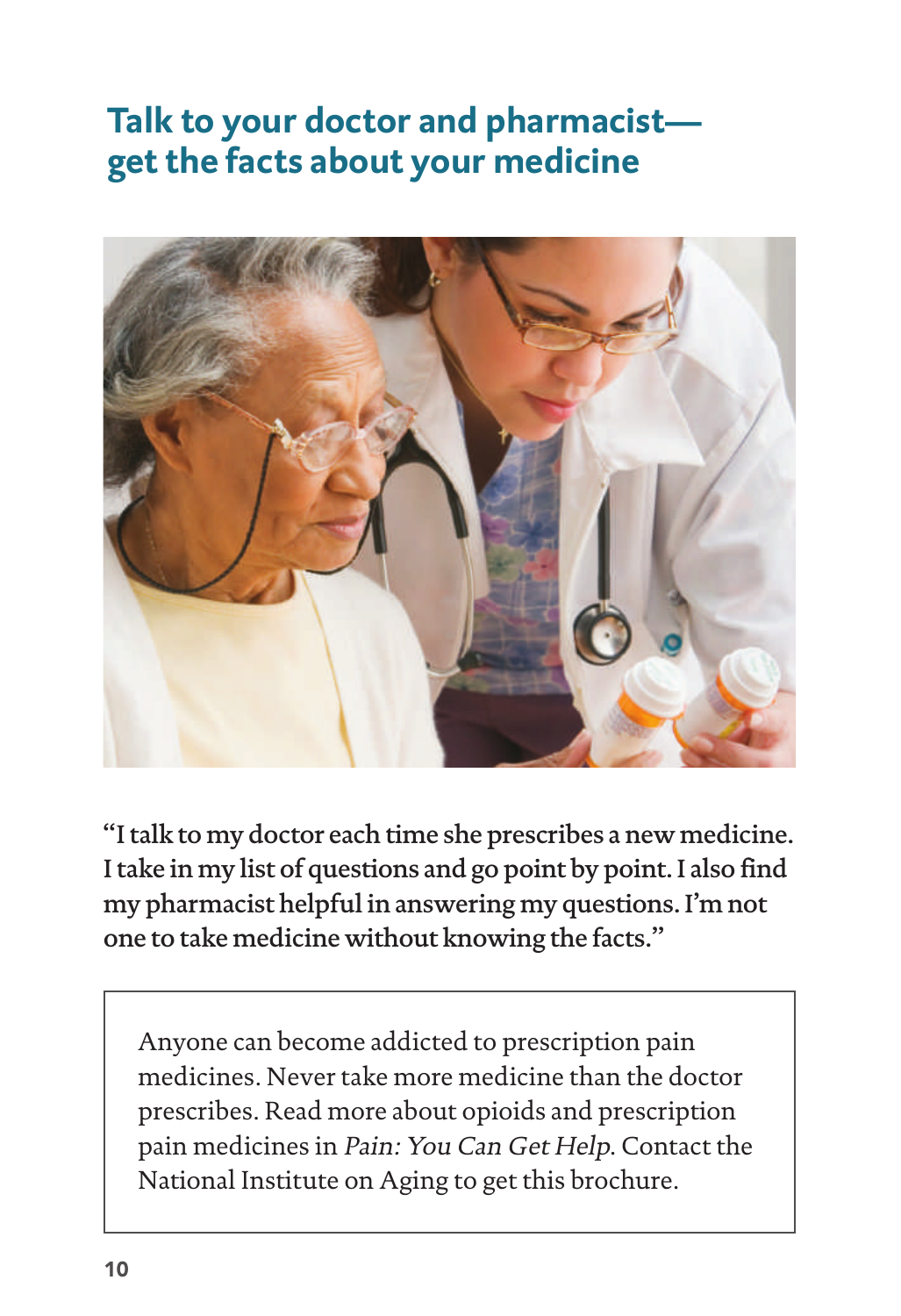## **Questions to ask about your medicines**

Ask these questions before you leave your doctor's office. Take this list with you each time you visit your doctor. Be sure to write your answers and keep them where you will see them.

Each time you visit, be sure to ask your doctor if you still need to be on all your medicines.

## **Ask your doctor:**

- 1. What is the name of the medicine and why am I taking it?
- 2. What medical condition does this medicine treat?
- **3.** How many times a day should I take this medicine? How much medicine should I take?
- **4.** How long will it take this medicine to work? When should I stop taking it?
- 5. What should I do if I miss a dose?
- 6. Are there any side effects I should know about? When should I call you if I am having side effects?
- 7. Can I safely mix this medicine with the remedies, vitamins, and OTC drugs I am taking?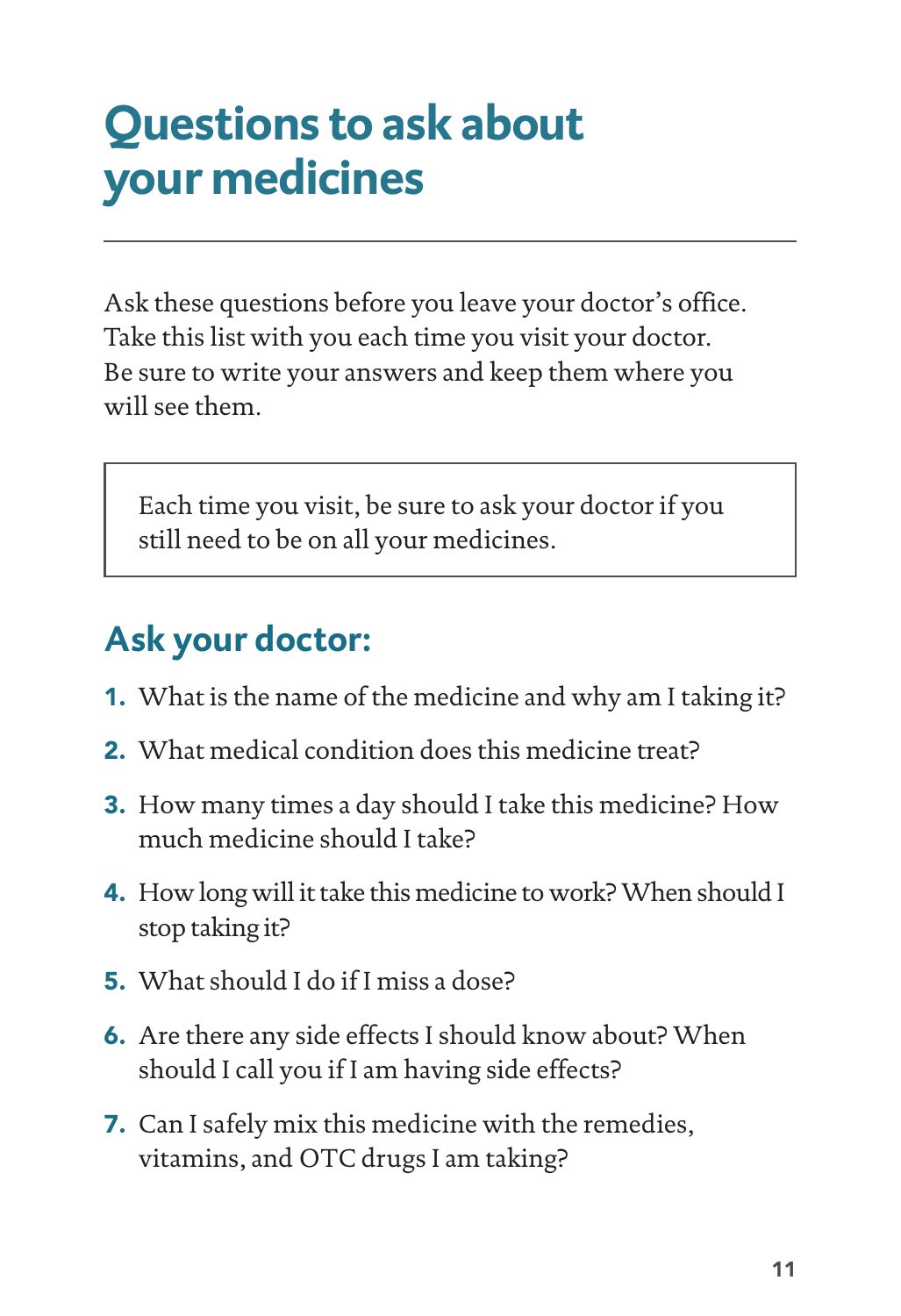## **You and your pharmacist**



**"The labels were so hard to read. I asked my pharmacist to use bigger type on the label. He did it gladly. What a help!"**

## **Before you leave the pharmacy, be sure to:**

- Make sure the label has your name on it.
- Make sure you can read and understand the directions on the bottle.
- Make sure the directions are the same as your doctor said. If not, tell the pharmacist.
- Ask for an easy-open cap if you have trouble opening the bottle. Be sure to keep all medicines out of reach of children.
- Find out if the medicine needs be stored in a special place, such as the refrigerator.
- Should I take this medicine with food? Is there anything I should not eat or drink when taking this medicine?
- Is there a generic (non-brand name) version of the drug I can take?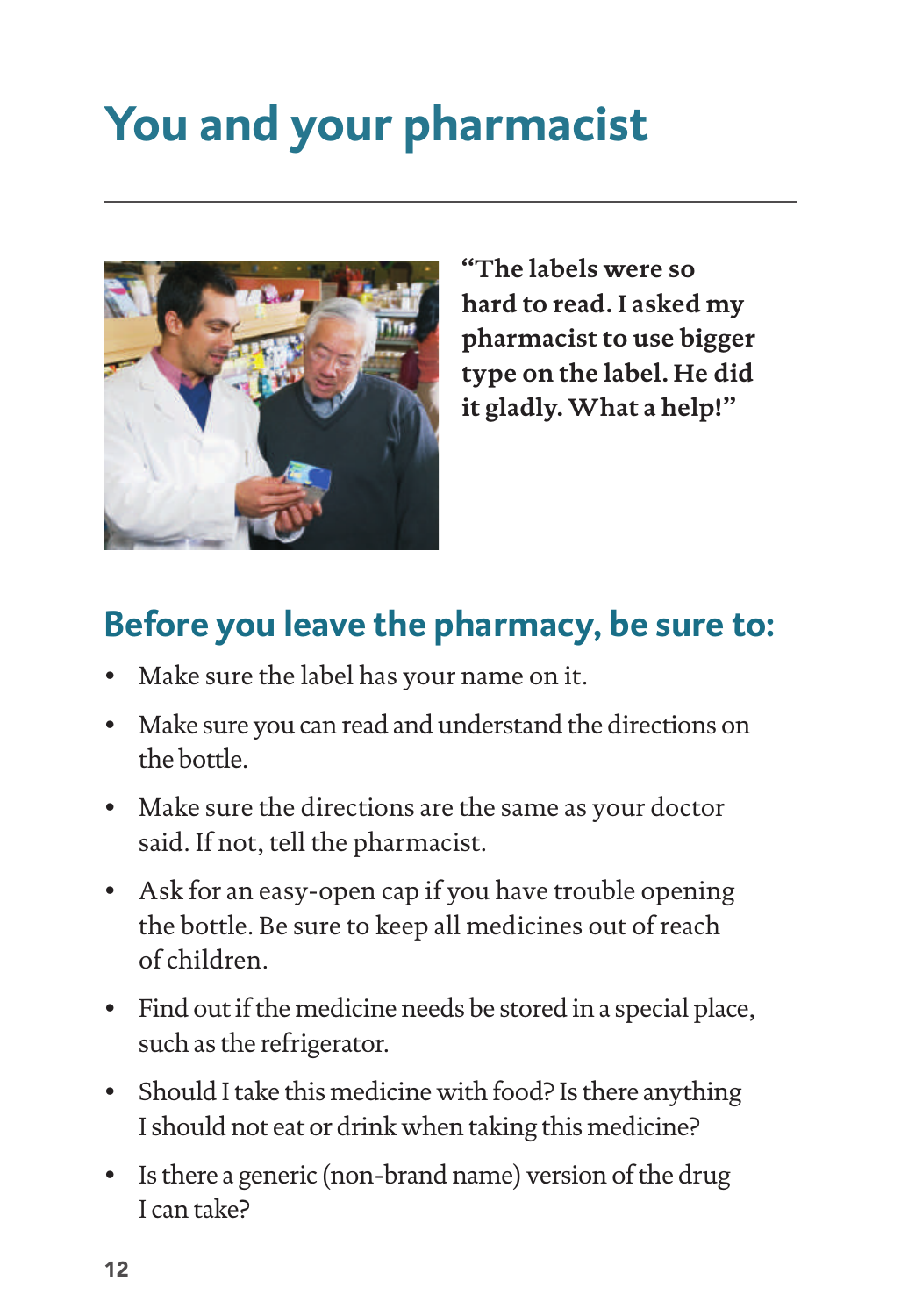- Is it safe for me to drive while taking this medicine?
- What does "as needed" mean?

## **Reading a Prescription Label**



Your prescription label may have a different format than the one shown. The prescription number is usually printed in the upper left corner of the label.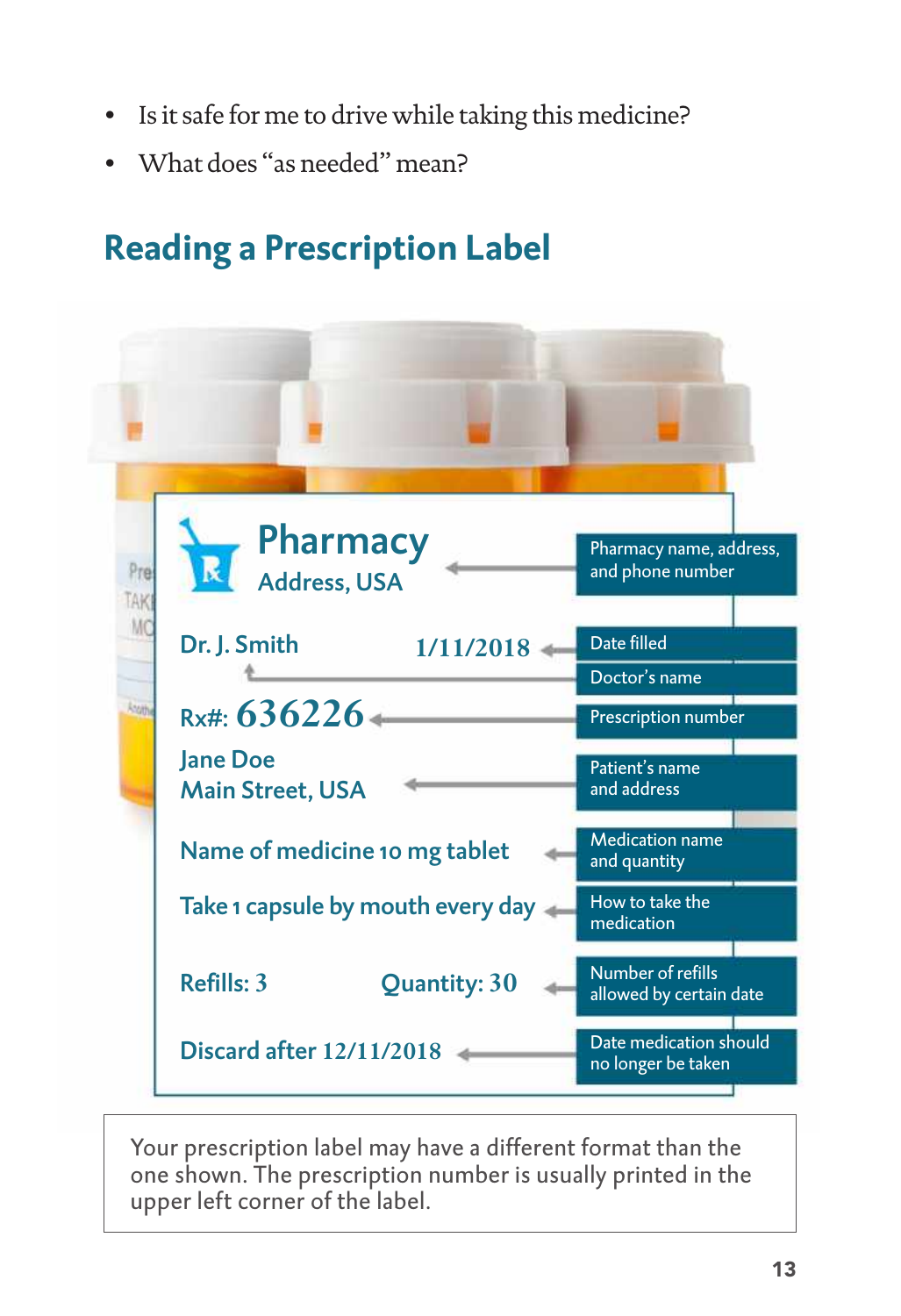## **A list of your medicines**

Here is a form you can use. Go over your medicine list with your doctor at each visit. Talk to your pharmacist if you have questions about your medicines. Take this brochure with you.

Pharmacy name:

Phone number:

| Name of medicine | Name of prescribing doctor | Amount I take   When & how often   What it's for | Date started | Color/shape |
|------------------|----------------------------|--------------------------------------------------|--------------|-------------|
|                  |                            |                                                  |              |             |
|                  |                            |                                                  |              |             |
|                  |                            |                                                  |              |             |
|                  |                            |                                                  |              |             |
|                  |                            |                                                  |              |             |
|                  |                            |                                                  |              |             |
|                  |                            |                                                  |              |             |
|                  |                            |                                                  |              |             |
|                  |                            |                                                  |              |             |
|                  |                            |                                                  |              |             |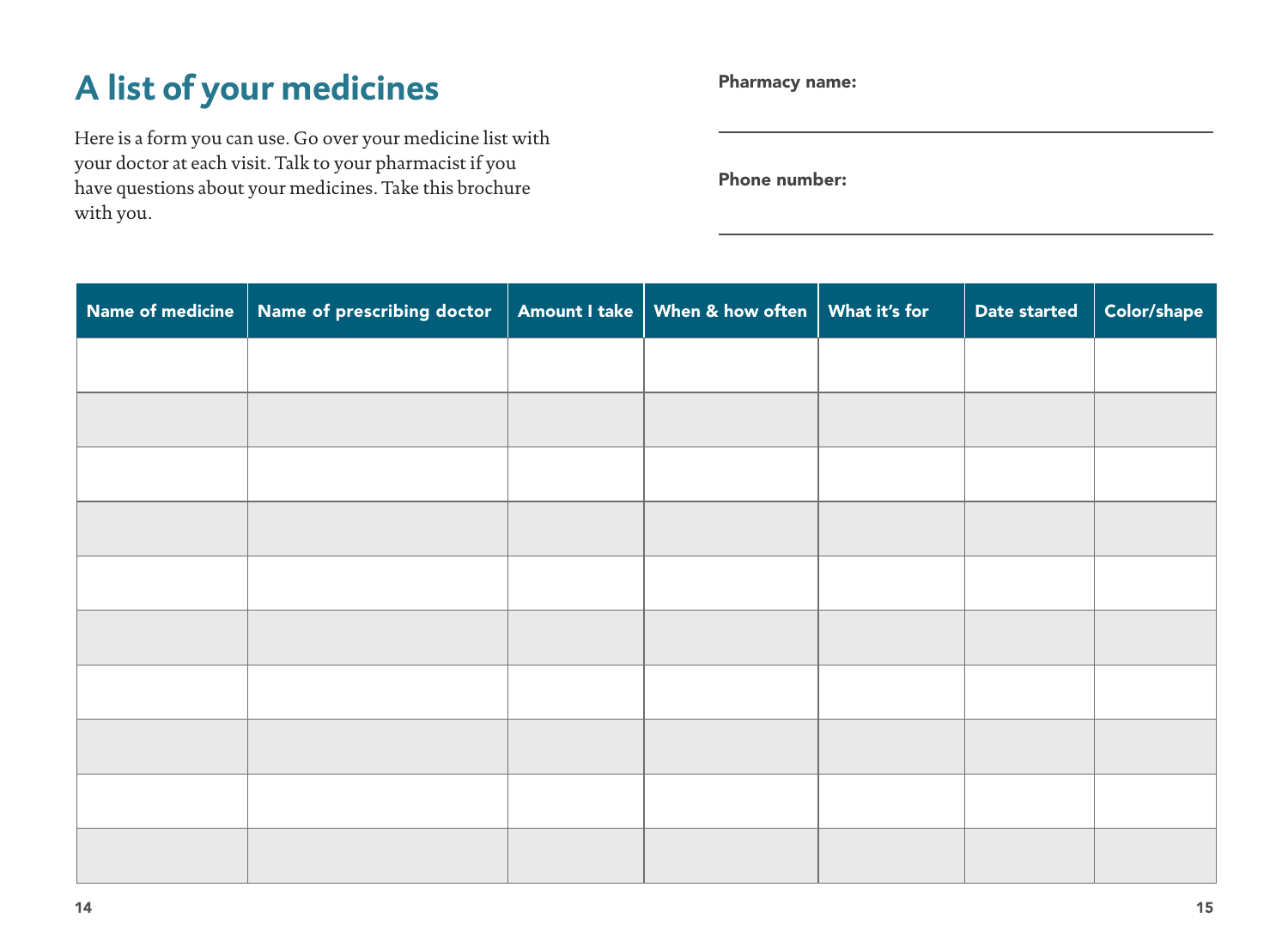## **For more information**

Contact the following organizations to learn more about using medicines safely.

#### **Centers for Medicare and Medicaid Services**

1-800-633-4227 (1-800-MEDICARE/toll-free) 1-877-486-2048 (TTY/toll-free) www.medicare.gov

#### **Eldercare Locator**

1-800-677-1116 (toll-free) www.eldercare.acl.gov

#### **Food and Drug Administration**

1-888-463-6332 (toll-free) druginfo@fda.hhs.gov www.fda.gov

## **National Center for Complementary and**

#### **Integrative Health**

1-888-644-6226 (toll-free) 1-866-464-3615 (TTY/toll-free) info@nccih.nih.gov [www.nccih.nih.gov](https://www.nccih.nih.gov/)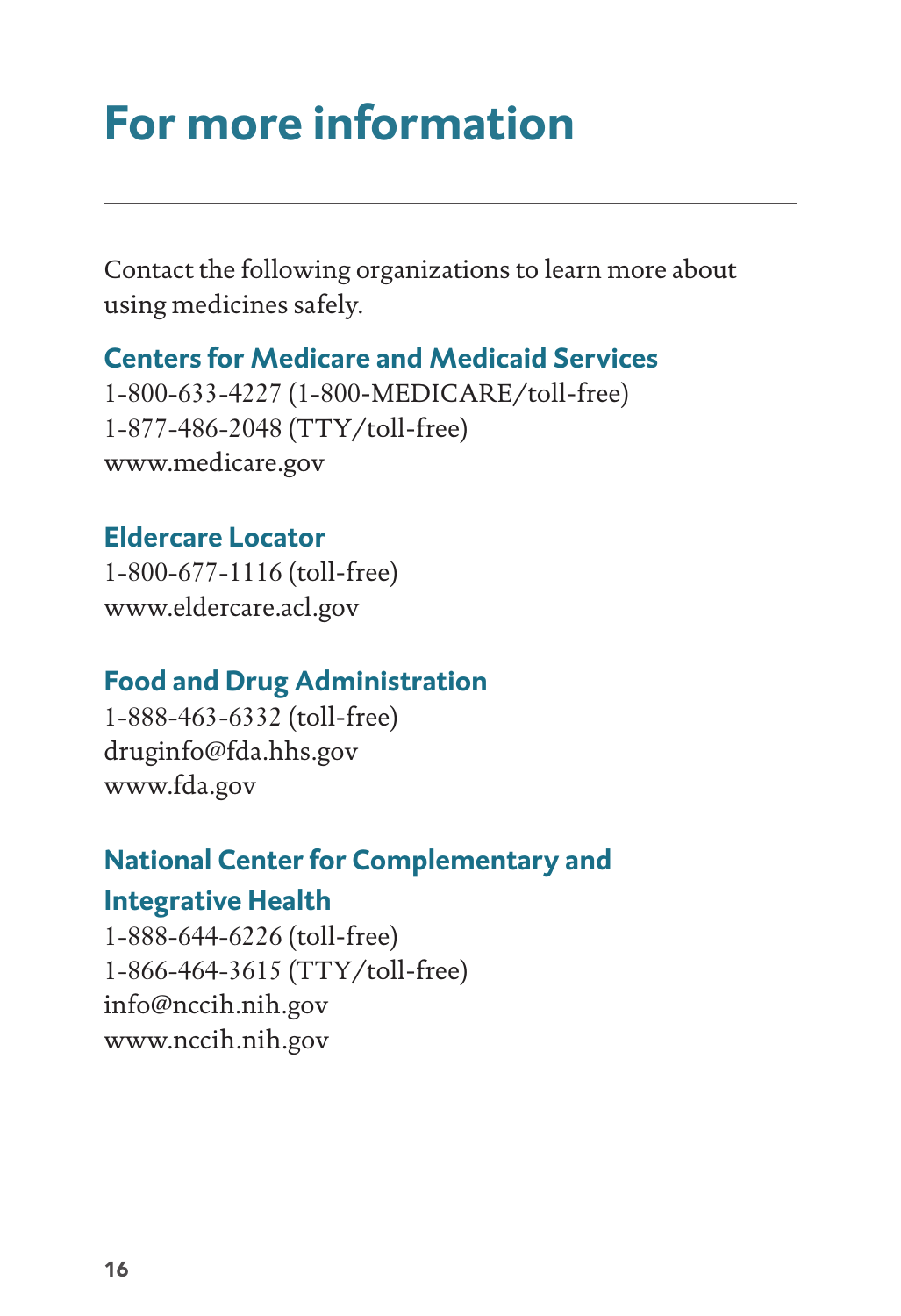#### **Partnership for Prescription Assistance**

1-888-477-2669 (1-888-4PPA-NOW/toll-free) www.pparx.org

#### **Substance Abuse and Mental Health Services**

#### **Administration**

1-877-726-4727 (toll-free) 1-800-487-4889 (TTY/toll-free) https://findtreatment.samhsa.gov

#### **U.S. Department of Veterans Affairs**

Veterans Benefits Administration 1-877-222-8387 (toll-free) www.va.gov/health-care/refill-track-prescriptions

## **To learn more about health and aging:**

### **National Institute on Aging**

#### **Information Center**

1-800-222-2225 (toll-free) 1-800-222-4225 (TTY/toll-free) niaic@nia.nih.gov www.nia.nih.gov

Visit **www.nia.nih.gov/health** to find more health and aging information from NIA and subscribe to email alerts. Visit **https://order.nia.nih.gov** to order free print publications.